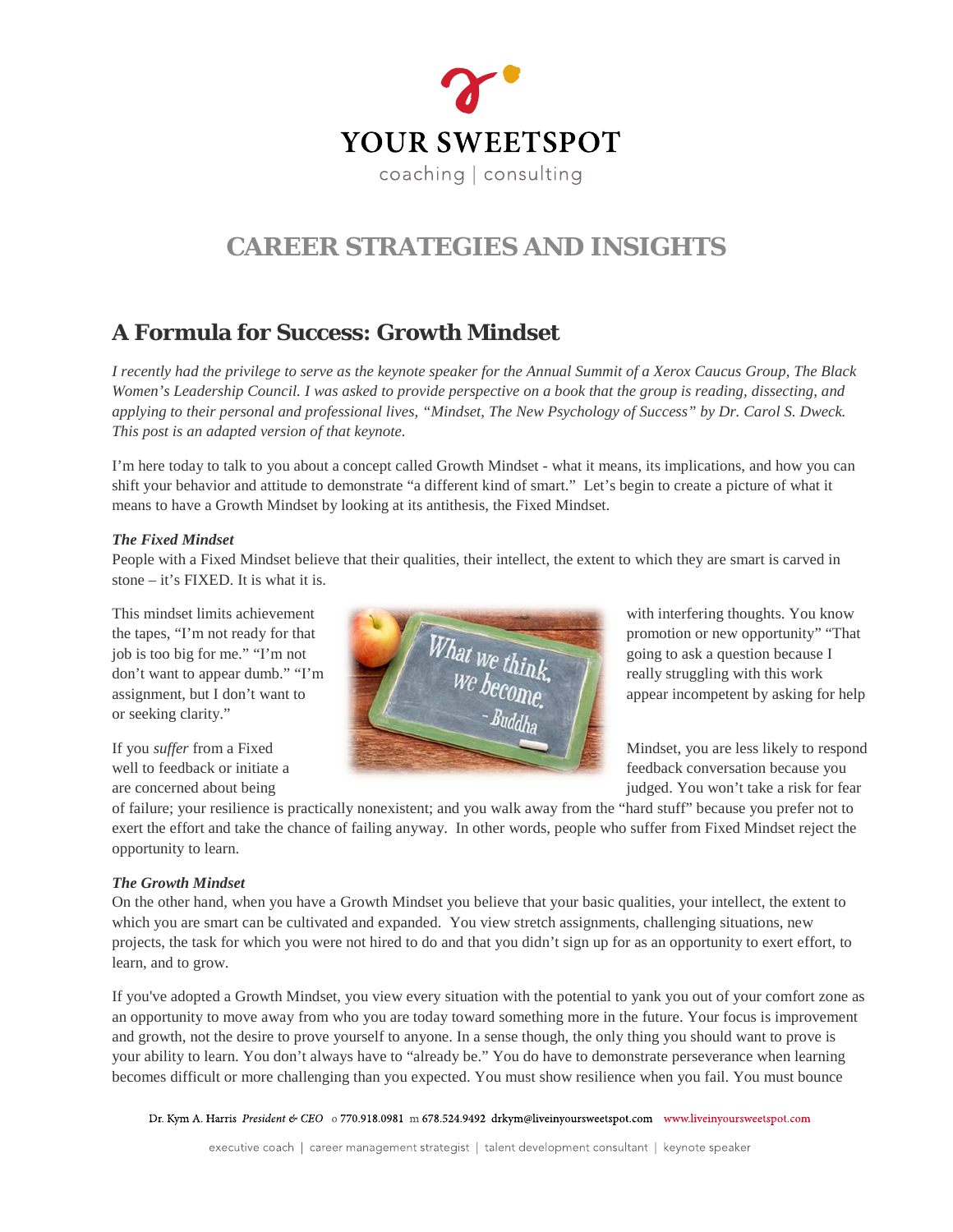

back to move forward with reflection and knowledge.

When you adopt a Growth Mindset:

- 1. Find pleasure in your work and new experiences even when they become difficult and challenging.
- 2. Surround yourself with people that will challenge you. These are often the people that you'll resent and resist. But these are the individuals who see your potential and are invested in your growth.
- 3. Understand that effort is a good thing. It ignites your ability and turns that ability into accomplishment.
- 4. Get that when you exert the effort to learn, your brain actually grows stronger and forms new connections.
- 5. Finally, you realize that while opening up to growth can be risky, it allows you to be more of yourself. The mask can come off and the voice that echoes "imposter" is silenced because you become free to explore, ask questions, try new things, and to be curious - unapologetically.

You are probably thinking, "Yeah but, what about the expectation to hit the ground running and to be good at what I do." Well, that doesn't go away. Absolutely, there are expectations of strong performance. You bring certain skills, knowledge and abilities to the organization – demonstrate them – leverage your strengths. But don't limit yourself to the skillset that you entered the organization with.

Yes, there are unforgiving cultures. Yes, there are people who will judge and label. But how will you show up in the presence of all that? Growth Mindset sounds like "Yes, we didn't get the outcome we expected, but here is what I learned," "As a result of this situation, this is how I will proceed moving forward to leverage my learning." "Let's debrief the situation, not to blame but to learn."

I believe that you can set the tone by demonstrating a Growth Mindset. It is your only tool for demonstrating your potential, your ability to deal with complexities, and to recover from failure - your "ready, set, go"



*Growth Mindset and Emotional Intelligence*

I want to take a moment to touch on the relationship between Emotional Intelligence and Growth Mindset. For the purposes of this conversation I'll highlight the six components of Emotional Intelligence that I believe are strongly related to Growth Mindset - Self-Regard, Self-Actualization, Problem solving, Flexibility, Stress Tolerance, and Empathy.

1. **Self-Regard** examines the extent to which you are aware of your strengths *and*

limitations and still demonstrate confidence in your abilities. Moving forward even when you don't know is the signature of Growth Mindset. The Growth Mindset theory also suggests that confidence is not a requirement to learn – you must simply be curious. Imagine though, the strength of your confidence as you grow through learning.

2. **Self-Actualization** is about achievement and the extent to which one pursues continuous improvement –which takes effort - in his/her personal and professional lives. The parallel I see here is that Growth Mindset emphasizes effort to ignite ability and achievement.

3. Learning in many ways is about **Problem Solving**, but in the case of Emotional Intelligence, the emphasis is on problem solving in the mist of emotion. Learning and growth can be uncomfortable, frustrating and embarrassing, all of

Dr. Kym A. Harris President & CEO 0770.918.0981 m 678.524.9492 drkym@liveinyoursweetspot.com www.liveinyoursweetspot.com